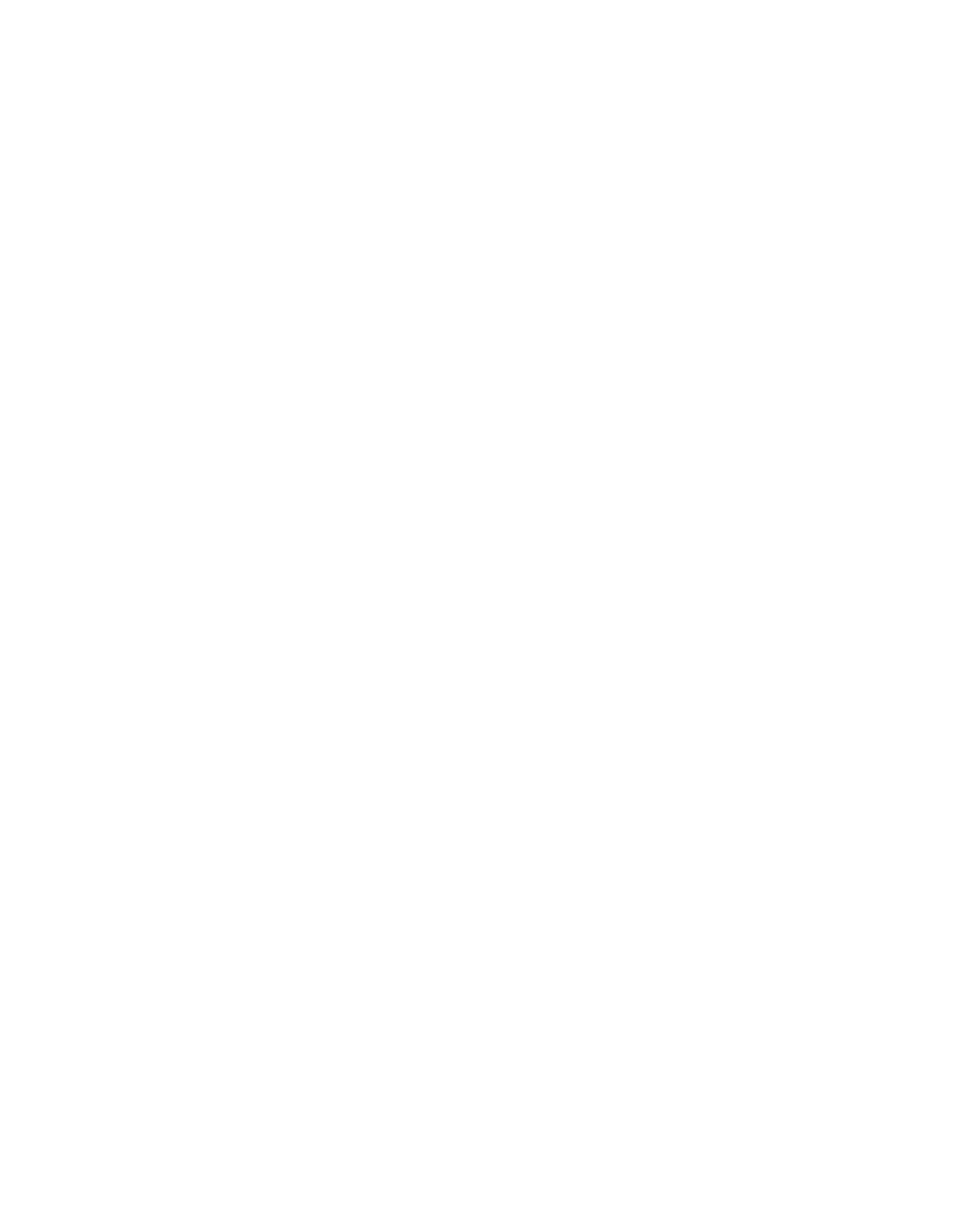### **HILL, Chief Justice**.

[¶1] Paula Hoke (Hoke) allegedly suffered injuries on March 6, 2000, while a guest at Motel 6 of Jackson, Wyoming (Motel 6). On March 4, 2004, two days before the statute of limitations expired, Hoke filed a negligence action against Motel 6 and Accor North America, Inc. (Accor). After vacating a default judgment, the district court dismissed with prejudice the claims against Motel 6 on the grounds that the service of summons and complaint was improper pursuant to W.R.C.P. 4(b) and the statute of limitations had passed. The court also dismissed the claims against Accor with prejudice because service was not made within 60 days of the filing of the complaint and, pursuant to W.R.C.P. 3(b), when service occurs outside of that time period, the action is deemed commenced on the date of service, which occurred after the statute of limitations had expired. Hoke appeals the dismissal of her claims against Motel 6 and Accor. We affirm.

### **ISSUES**

[¶2] Hoke states the following issues:

- I. Whether the lower court was acting within its authority in granting the Plaintiff's Motion for Enlargement of Time for Service of Process on defendant Accor North America, Inc., and if so, its effect upon the timely service upon the defendant Accor North America, Inc., warranting reversal of the lower court's order of dismissal as to said defendant.
- II. Whether the lower court erred in dismissing plaintiff's cause of action against Accor North America, Inc., and Motel 6 of Jackson with prejudice, in light of the Wyoming savings statute, W.S. § 1-3-118.

Motel 6 and Accor respond with a statement of three issues:

- 1. Was the dismissal of Plaintiff's cause of action and the setting aside of the default judgment against Defendant Motel 6 proper where Defendant Motel 6 was not properly served within the required statutory time period?
- 2. Was the dismissal of Plaintiff's cause of action against Defendant Accor proper where Defendant Accor North America was not properly served within the required statutory time period?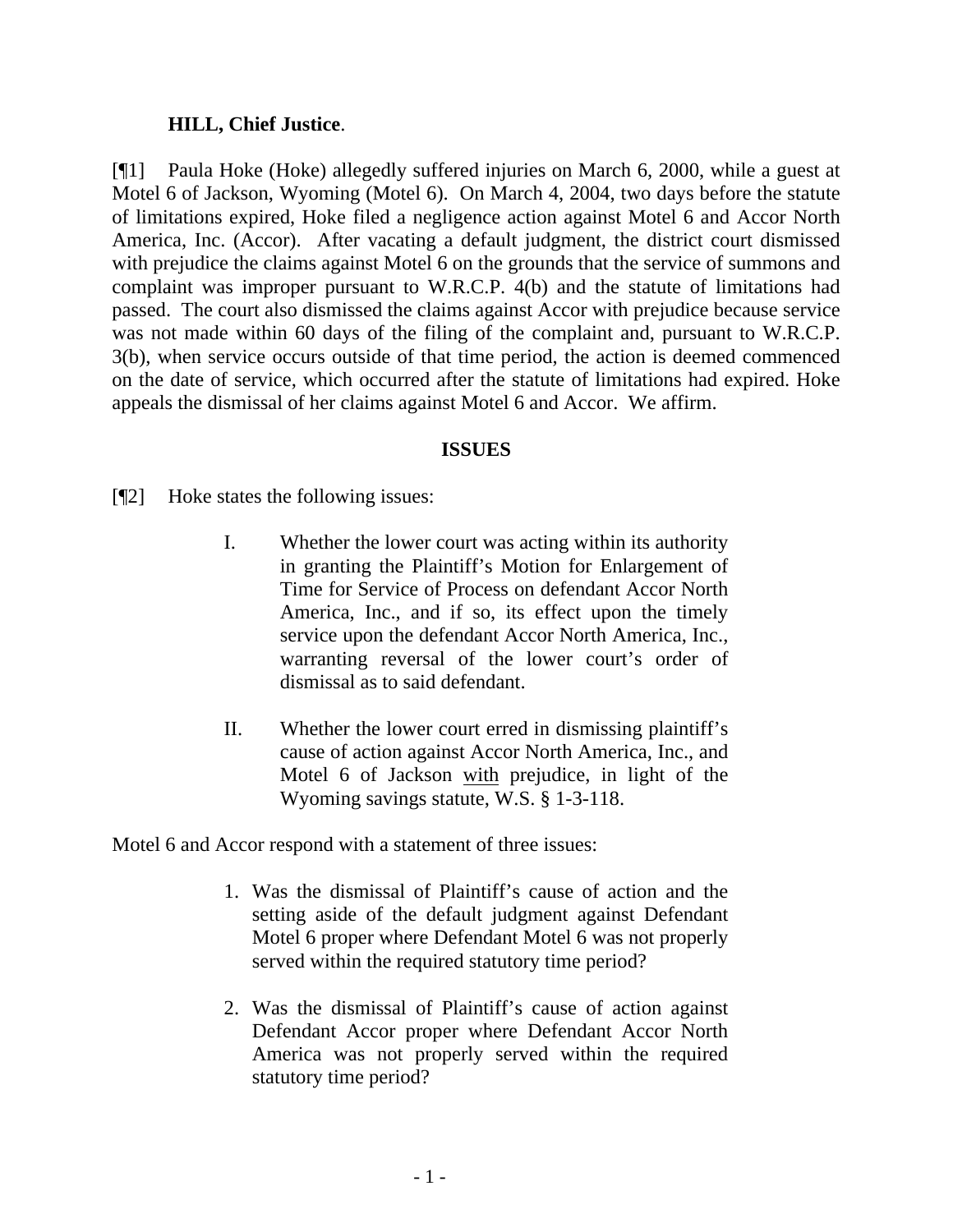3. Were the dismissals of Plaintiff's causes of action against Defendants Motel 6 and Accor North America with prejudice proper?

## **PROCEDURAL BACKGROUND**

[¶3] Hoke filed a complaint on March 4, 2004, alleging that she suffered injuries on March 6, 2000, while a guest at Motel 6 in Jackson, Wyoming. The statute of limitations governing Hoke's claims was four years pursuant to Wyo. Stat. Ann.  $\S$  [1](#page-3-0)-3-105<sup>1</sup> (LexisNexis 2005). On March 29, 2004, a summons was served upon an employee of Motel 6. The summons was not signed by the Clerk of Court or sealed by the Court as required by W.R.C.P.  $4(b)^2$  $4(b)^2$ . Furthermore, no complaint was attached to the summons. Motel 6 did not timely file its answer, and default was entered on May 4, 2004. Three days later, the district court judge entered a default judgment against Motel 6.

[¶4] Meanwhile, on May 3, 2004, Hoke filed a motion to enlarge the time for service on Accor by an additional 60 days pursuant to W.R.C.P.  $6(b)$ .<sup>[3](#page-3-2)</sup> The motion was granted, and service was completed upon Accor's registered agent on July 1, 2004.

#### <span id="page-3-0"></span> $\overline{a}$ 1 **§ 1-3-105. Actions other than recovery of real property.**

(a) Civil actions other than for the recovery of real property can only be brought within the following periods after the cause of action accrues:

. . . .

(iv) Within four (4) years, an action for:

- (A) Trespass upon real property;
- (B) The recovery of personal property or for taking, detaining or injuring personal property;
- (C) An injury to the rights of the plaintiff, not arising on contract and not herein enumerated; and
- (D) For relief on the ground of fraud.

*See also Woodard v. Cook Ford Sales, Inc.* 927 P.2d 1168 (Wyo. 1996).

#### <span id="page-3-1"></span>2 **Rule 4. Process** . . . .

(b) *Form of Summons --* The summons shall be signed by the clerk, be under the seal of the court, contain the name of the court and the names of the parties, be directed to the defendant, state the name and address of the plaintiff's attorney, if any, otherwise the plaintiff's address, and the time within which these rules require the defendant to appear and defend, and shall notify the defendant that in case of the defendant's failure to do so judgment by default will be rendered against the defendant for the relief demanded in the complaint.

### <span id="page-3-2"></span><sup>3</sup> **Rule 6. Time**

. . . .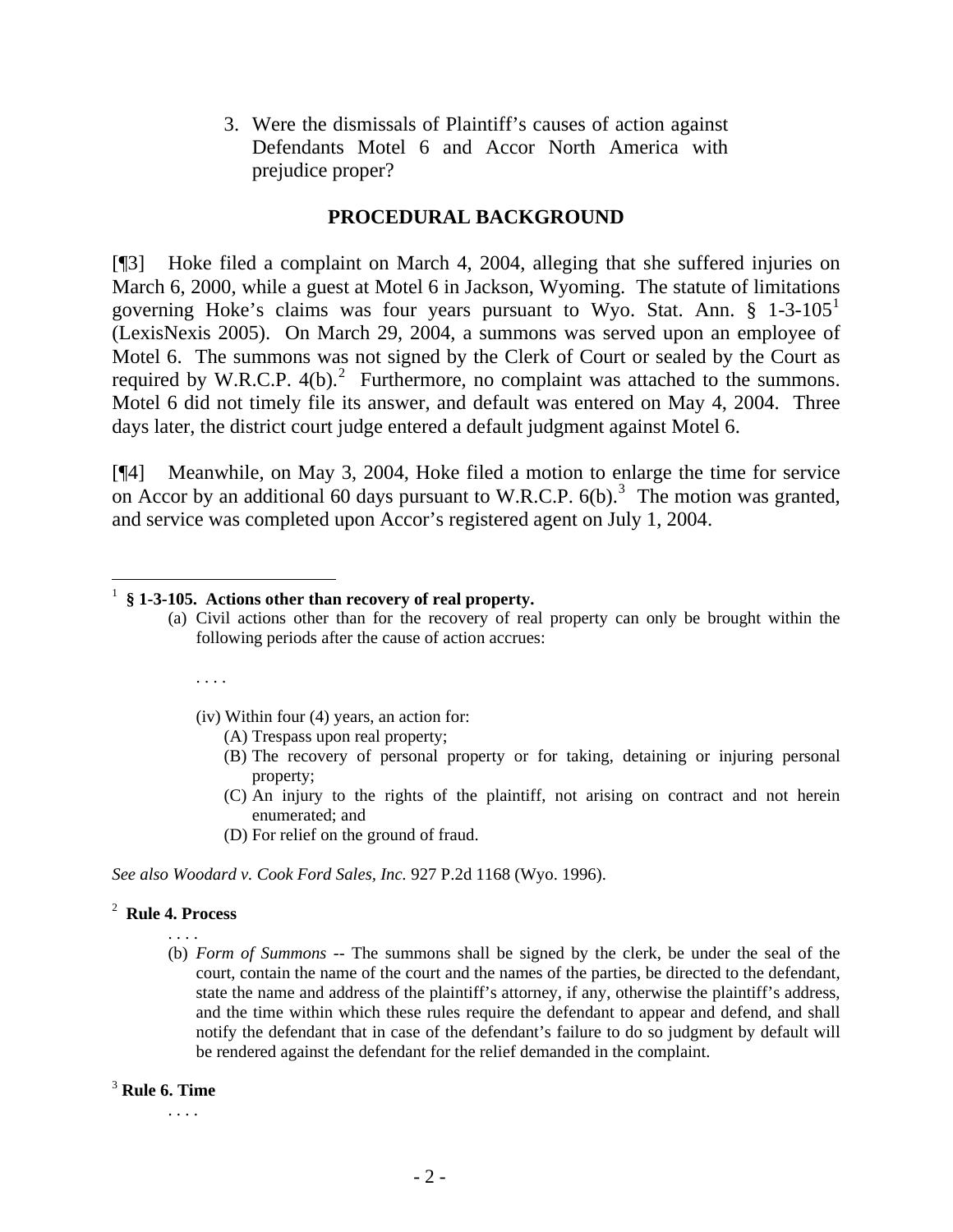[¶5] On July 20, 2004, Motel 6 filed a motion to set aside the default judgment and to dismiss the action contending that the summons's failure to comply with W.R.C.P. 4(b) rendered service of process void, which meant that the court had not obtained jurisdiction over it prior to the expiration of the statute of limitations. On the same day, Accor filed a motion to dismiss the action contending that since it was served outside of the initial 60 day period, the action was not deemed to have been commenced on the date of the filing of the complaint; rather, pursuant to W.R.C.P. 3(b), the action was deemed to have commenced on the date of service, July 1, 2004, which was after the expiration of the statute of limitations. After a hearing, the district court entered an order setting aside the default and dismissing the action against Motel 6 and Accor with prejudice for the reasons articulated by the defendants. Hoke appeals from that order.

### **STANDARD OF REVIEW**

[¶6] Our review requires us to determine the applicability of certain procedural rules and statutes, including the statute of limitations. Those are questions of law, which we review de novo.<sup>[4](#page-4-0)</sup> See *Hollingshead v. Hollingshead*, 942 P.2d 1104, 1106 (Wyo. 1997) ("The applicability of a statute of limitations is a question of law to be decided by the court."); and *EOG Resources, Inc. v. State*, 2003 WY 34, ¶7, 64 P.3d 757, 759 (Wyo.

l

(b) *Enlargement* -- When by these rules or by a notice given thereunder or by order of court an act is required or allowed to be done at or within a specified time, the court, or a commissioner thereof, for cause shown may at any time in its discretion: (1) with or without motion or notice order the period enlarged if request therefore is made before the expiration of the period originally prescribed or as extended by a previous order; or (2) upon motion made after the expiration of the specified period permit the act to be done where the failure to act was the result of excusable neglect; but it may not extend the time for taking any action under Rules  $50(b)$  and  $(c)(2)$ ,  $52(b)$ ,  $59(b)$ ,  $(d)$  and  $(e)$ , and  $60(b)$ , except to the extent and under the conditions stated in them. Provided, however, a motion served before the expiration of the time limitations set forth by these rules for an extension of time of not more than 15 days within which to answer or move to dismiss the complaint, or answer, respond or object to discovery under Rules 33, 34, and 36, if accompanied by a statement setting forth: (1) the specific reasons for the request; (2) that the motion is timely filed; (3) that the extension will not conflict with any scheduling or other order of the court; and (4) that there has been no prior extension of time granted with respect to the matter in question; may be granted once by the clerk of court, ex parte and routinely, subject to the right of the opposing party to move to set aside the order so extending time. Motions for further extensions of time with respect to matters extended by the clerk shall be presented to the court, or a commissioner thereof, for determination.

<span id="page-4-0"></span><sup>4</sup> The defendants argue that an abuse of discretion standard is also applicable, at least in part, because the district court's decision set aside the default judgment against Motel 6. See *Fluor Daniel (NPOSR), Inc. v. Seward*, 956 P.2d 1131, 1134 (Wyo. 1998). However, Hoke conceded before the trial court that service on Motel 6 was defective and that the default judgment should be set aside. Since the propriety of the court's decision to set aside the default judgment is not properly before us and the remaining issues raise questions of law, the proper standard for our review of the appeal is de novo.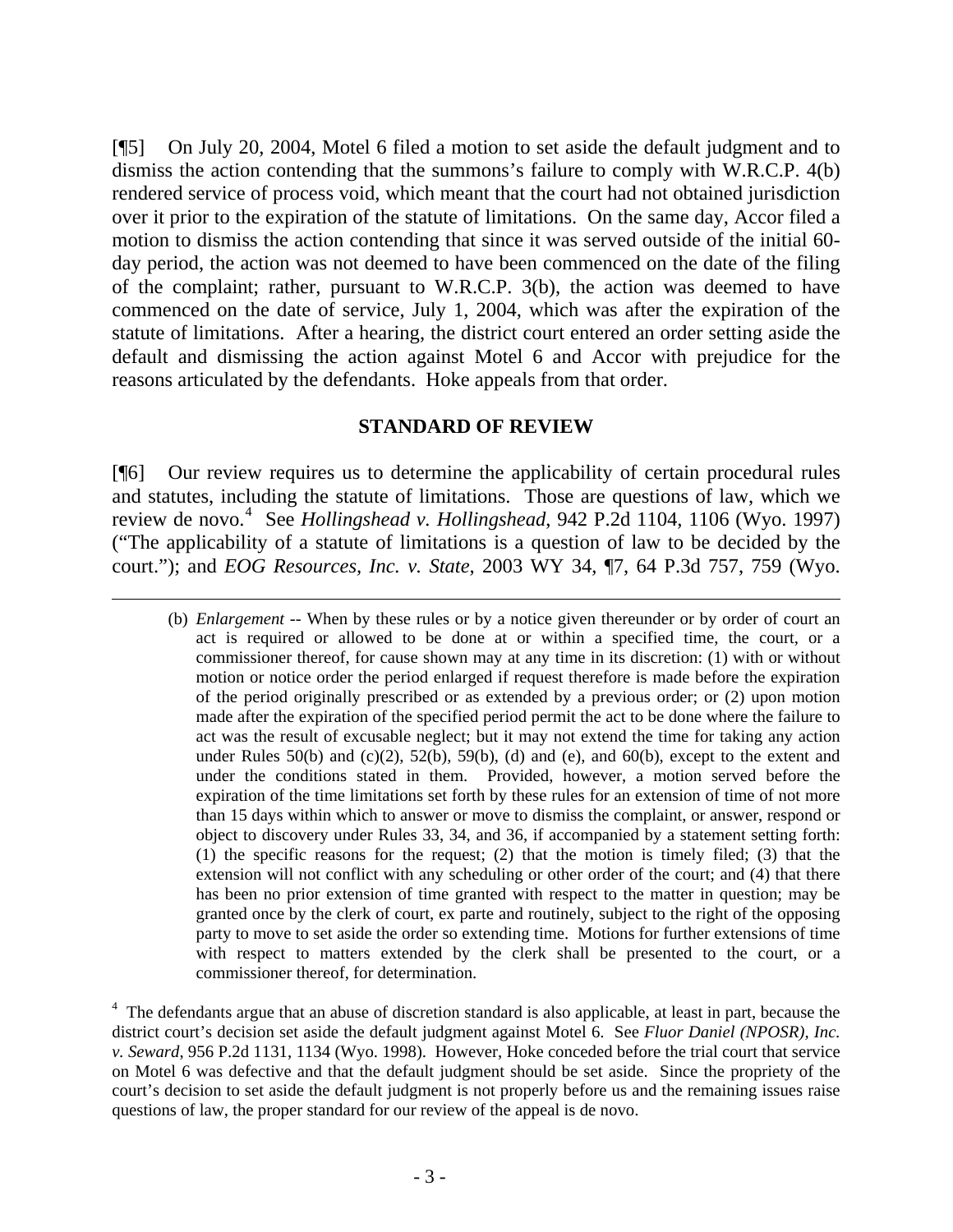2003) ("On review, questions of the application of the law, including identification of the correct rule, are considered *de novo*."). Resolution of the issue on appeal will require us to construe and apply several rules of civil procedure and statutory provisions. Our rules of civil procedure are construed in the same manner as a statute. *Vanasse v. Ramsay*, 847 P.2d 993, 999 (Wyo. 1993).

> Our standard of review with respect to the construction of statutes is well known. In interpreting statutes, our primary consideration is to determine the legislature's intent. All statutes must be construed in *pari materia* and, in ascertaining the meaning of a given law, all statutes relating to the same subject or having the same general purpose must be considered and construed in harmony. Statutory construction is a question of law, so our standard of review is de novo. We endeavor to interpret statutes in accordance with the legislature's intent. We begin by making an inquiry respecting the ordinary and obvious meaning of the words employed according to their arrangement and connection. We construe the statute as a whole, giving effect to every word, clause, and sentence, and we construe all parts of the statute in *pari materia*. When a statute is sufficiently clear and unambiguous, we give effect to the plain and ordinary meaning of the words and do not resort to the rules of statutory construction. *Wyoming Board of Outfitters and Professional Guides v. Clark*, 2001 WY 78, ¶12, 30 P.3d 36, ¶12 (Wyo. 2001); *Murphy v. State Canvassing Board*, 12 P.3d 677, 679 (Wyo. 2000). Moreover, we must not give a statute a meaning that will nullify its operation if it is susceptible of another interpretation. *Billis v. State*, 800 P.2d 401, 413 (Wyo. 1990) (citing *McGuire v. McGuire*, 608 P.2d 1278, 1283 (Wyo. 1980)).

> Moreover, we will not enlarge, stretch, expand, or extend a statute to matters that do not fall within its express provisions. *Gray v. Stratton Real Estate*, 2001 WY 125, ¶5, 36 P.3d 1127, ¶5 (Wyo. 2001); *Bowen v. State, Wyoming Real Estate Commission*, 900 P.2d 1140, 1143 (Wyo. 1995).

*Bridle Bit Ranch Company v. Basin Electric Power Cooperative*, 2005 WY 108, ¶21, 118 P.3d 996, 1008 (Wyo. 2005) (quoting *In Re Loberg*, 2004 WY 48, ¶5, 88 P.3d 1045, 1048 (Wyo. 2004) and *Board of County Commissioners of Teton County v. Crow*, 2003 WY 40, ¶¶40-41, 65 P.3d 720, 733-34 (Wyo. 2003)).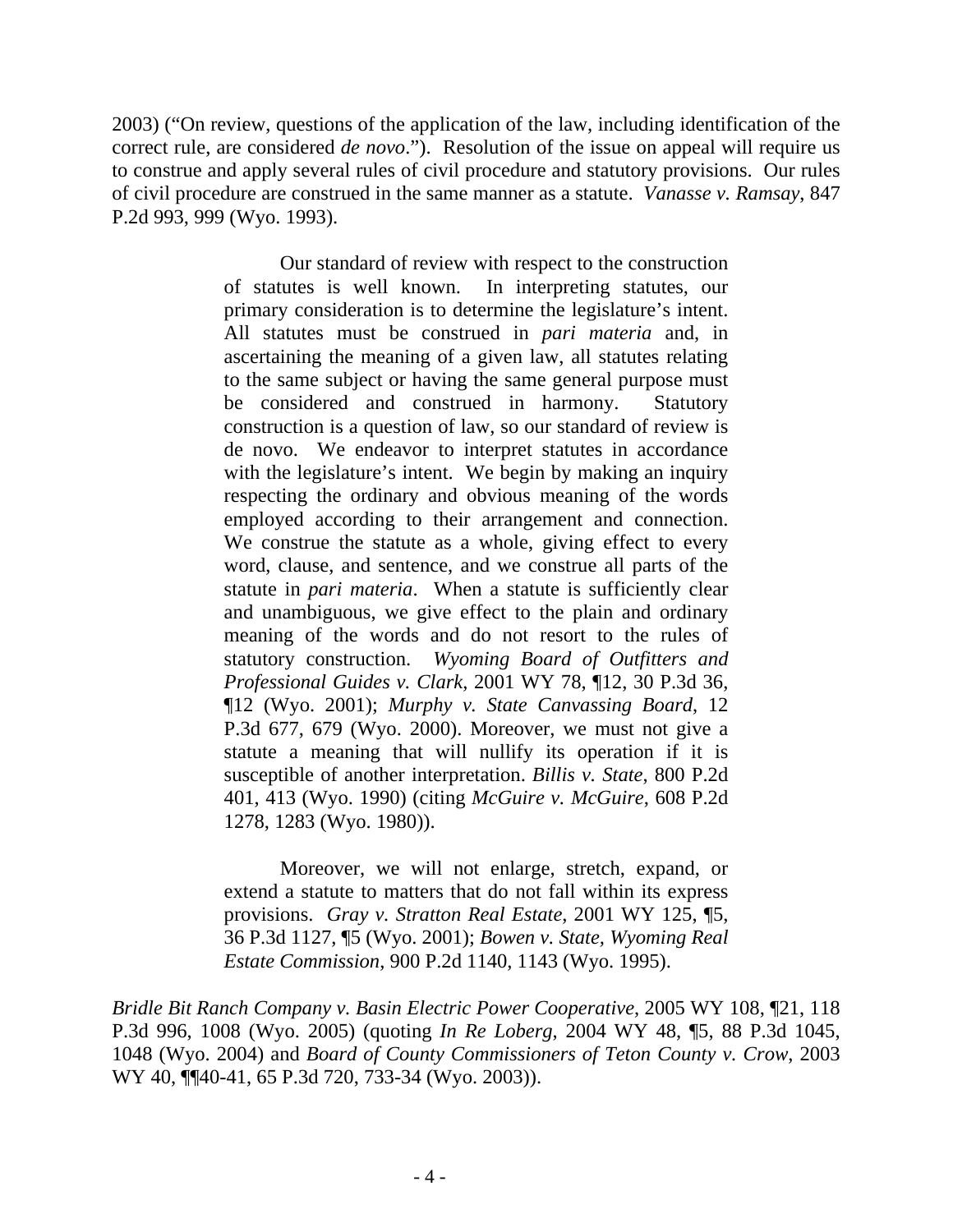### **DISCUSSION**

[¶7] The district court set aside the entry of default and default judgment against Motel 6 and dismissed Hoke's claims against it because the summons did not comply with the requirements of W.R.C.P. 4(b). A summons is "the means of compelling a defendant to subject his person to the jurisdiction of the court from which the summons issues." *Pease Brothers, Inc. v. American Pipe & Supply Company*, 522 P.2d 996, 1001 (Wyo. 1974) (quoting *State ex rel. Minihan v. Aronson*, 165 S.W.2d 404, 407 (Mo. 1942)). Strict compliance with the requirements of service of process is mandatory. *In Interest of DG*, 825 P.2d 369, 377 (Wyo. 1992). Any omissions of statements that are required under W.R.C.P. 4 are fatal and such omission prevents the trial court from obtaining jurisdiction of the defendant. *Emery v. Emery*, 404 P.2d 745, 748 (Wyo. 1965) (citing *National Supply Company v. Chittim*, 387 P.2d 1010, 1011 (Wyo. 1964)); see also *Oedekoven v. Oedekoven*, 475 P.2d 307, 308 (Wyo. 1970); and *Duncan v. Duncan*, 776 P.2d 758, 760 (Wyo. 1989). A judgment entered without proper service of the summons is void and subject to attack directly or collaterally. *Crotteau v. Irvine*, 656 P.2d 1166, 1169 (Wyo. 1983); *Bryant v. Wybro Federal Credit Union*, 544 P.2d 1010, 1011-12 (Wyo. 1976); *Pease Brothers, Inc.*, 522 P.2d at 1000-1001. Without proper service of summons, a default judgment is void and must be vacated. *Midway Oil Corporation v. Guess*, 714 P.2d 339, 345 (Wyo. 1986); *Pease Brothers, Inc.* at *Id*.

[¶8] At the hearing on the motions to set aside the default judgment and dismiss filed by Motel 6, Hoke acknowledged that the summons was defective and not in compliance with the requirements of Rule 4(b). She also conceded that the default judgment should be vacated. On appeal, Hoke does not directly challenge the vacation of the default judgment. Instead, Hoke confines her argument to a collateral attack on the dismissal of her action against Motel 6 arguing that Motel 6 has "unclean hands" because it had notice of the action despite the defective summons and chose to wait until after the time period set forth in W.R.C.P. 3(b) lapsed before challenging the summons, effectively creating a bar to litigation against it. Hoke did not make this argument before the district court, and on appeal she has not supported her argument with citation to or analysis of pertinent legal authority. With the exception of certain jurisdictional and fundamental issues, we do not consider arguments made for the first time on appeal, *Meima v. Broemmel*, 2005 WY 87, ¶56, 117 P.3d 429, 447 (Wyo. 2005), nor do we consider arguments not supported by citation to relevant legal authority. *Cathcart v. Meyer*, 2004 WY 49, ¶20, 88 P.3d 1050, 1060 (Wyo. 2004). We decline to consider Hoke's argument and affirm the district court's order vacating the default judgment and dismissing the claims against Motel  $6<sup>5</sup>$  $6<sup>5</sup>$  $6<sup>5</sup>$ 

[¶9] The service on Accor presents different considerations. The summons complied with the requirements of Rule 4(b), but Hoke, for reasons not apparent in the record, was

 $\overline{a}$ 

<span id="page-6-0"></span> $5$  We address whether the dismissal should have been with or without prejudice later in this opinion.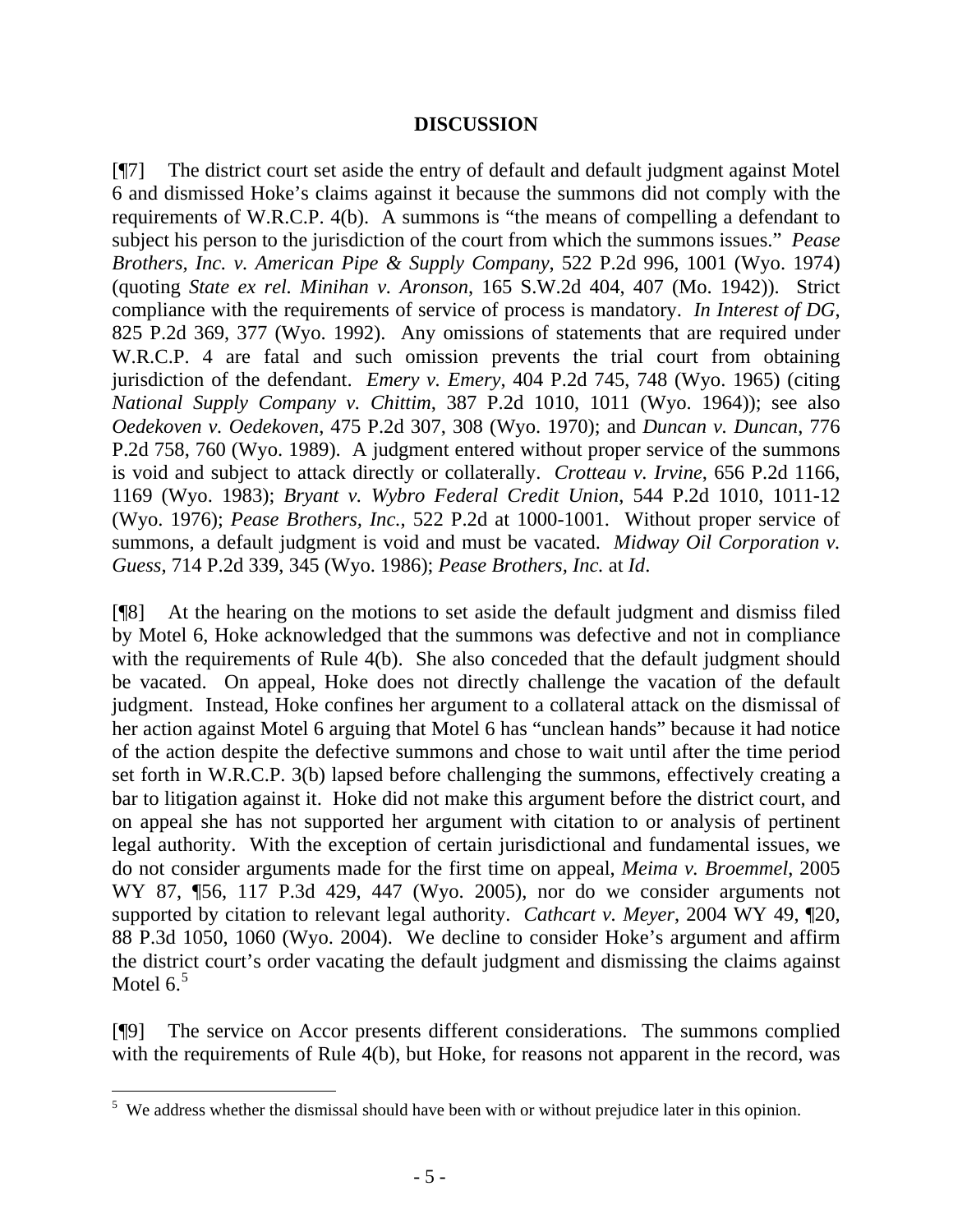unable to effectuate service on Accor, and on May 3, 2004, she filed a motion to enlarge the time for service of process pursuant to Rule 6(b). The district court granted that motion on May 7. Accor was served on July 1. In granting Accor's motion to dismiss, the district court reasoned:

> [Hoke] filed the Complaint on March 4, 2004, two days before the statute of limitations ran. On May 7, 2004, sixty-four days after the filing of the Complaint, the Court signed an Order Granting Enlargement of Service pursuant to Rule [6(b)] on Defendant Accor. A Summons was issued on June 30, 2004, 119 days after the Complaint was filed. The Summons on Defendant Accor was served July 1, 2004.

> > . . . .

Rule 6(b)(2) does not allow the Court to enlarge the sixty-day period set forth in W.R.C.P. Rule 3(b). [4B] Wright & Miller, *Federal Practice and Procedure* § 1165 at 518-20 (2004). This issue was considered in [*Hammons*] *v. International Playtex, Inc.*, 676 F.Supp. 1114 (1988). "Using Rule 6(b)(2) to enlarge that time would defeat the purpose of Wyoming Rule 3(b) and frustrate the policies behind the statute of limitations. The provisions of Rule  $6(b)(2)$  may not be used to circumvent the statute of limitations." We also have a statute which provides that the Wyoming Rules of Civil Procedure "shall neither abridge, enlarge or modify… the provisions of any statute of limitations." Wyo. Stat. Ann. § 5-2-115(b) (2003).

Rule 3(b) requires that the action against Defendant Accor is deemed commenced on July 1, 2004, one-hundred twenty days after running of the statute of limitations.

Hoke argues that the district court incorrectly applied Rule 6. She insists that the district court had the authority to grant a motion for enlargement of time for service as Rule  $6(a)^6$  $6(a)^6$ 

 $\overline{a}$ 

<span id="page-7-0"></span><sup>6</sup> **Rule 6. Time**

<sup>(</sup>a) *Computation* -- In computing any period of time prescribed or allowed by these rules, by order of court, or by any applicable statutes, the day of the act, event, or default from which the designated period of time begins to run shall not be included. The last day of the period so computed shall be included, unless it is a Saturday, a Sunday, or a legal holiday, or, when the act to be done is the filing of a paper, a day on which weather or other conditions have made the office of the clerk of the court inaccessible, in which event the period runs until the end of the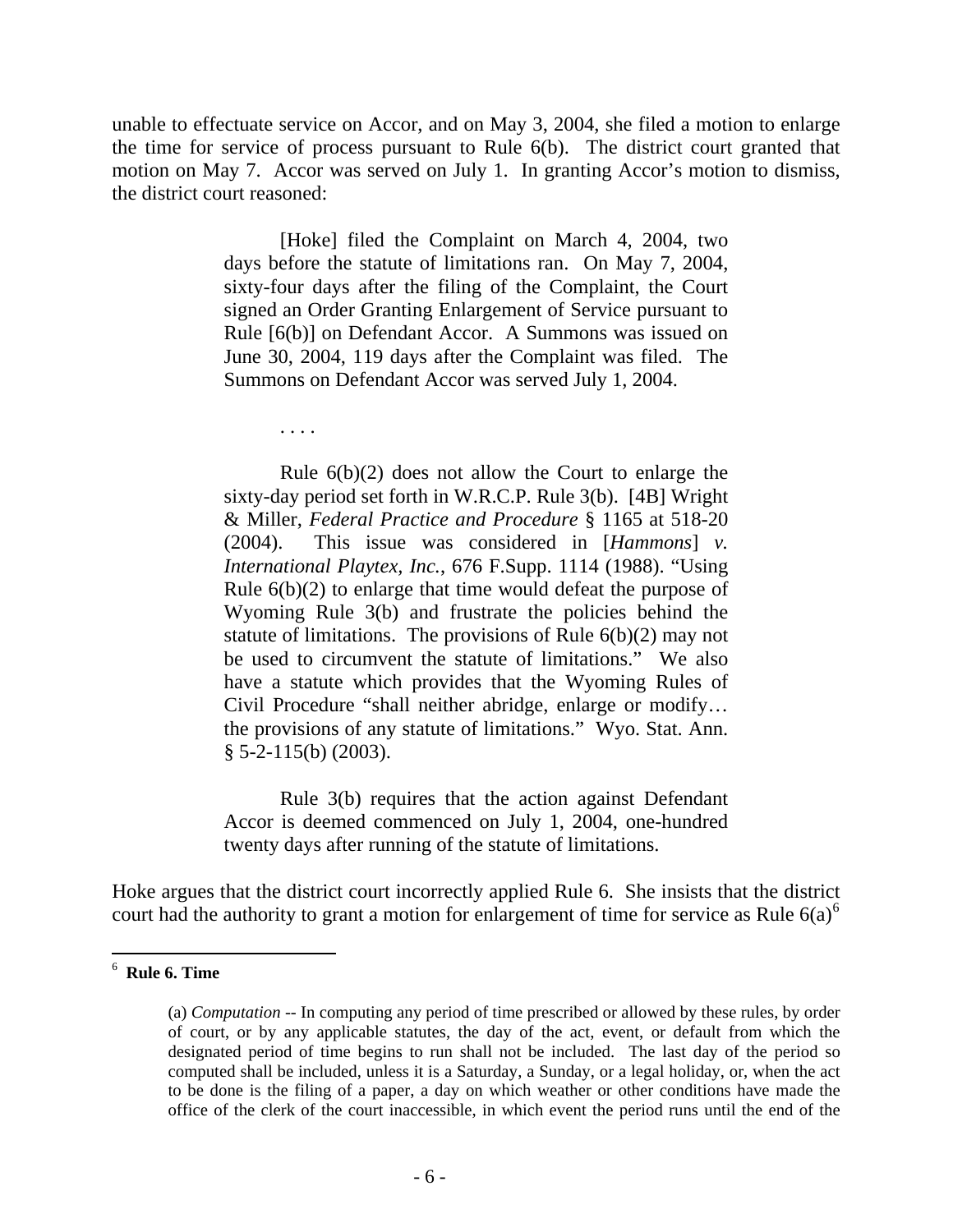applies to the statute of limitations, citing *Olson v. Campbell County Memorial Hospital*, 652 P.2d 1365 (Wyo. 1982), while Rule 6(b) provides for various exceptions to which the rule allowing enlargement does not apply and Rule 3 is not included among them. Hoke claims that the order enlarging the time for service did not extend the statute of limitations since the suit had already been timely filed. Hoke maintains that she reasonably relied on the order granting the enlargement of time to serve Accor, and so the date of service must then relate back to the filing date of the suit.

[ $[$ [10] Resolution of this issue requires us to consider the interplay of Rules 6(a), 6(b), and  $3(b)^7$  $3(b)^7$  of the Wyoming Rules of Civil Procedure and Wyo. Stat. Ann. § 5-2-115 (LexisNexis 2005).<sup>[8](#page-8-1)</sup> Rule  $6(a)$  is a rule of counting to determine when a time period specified in a rule, court order, or statute commences to run or ends. Hoke is correct in her assertion that the Rule applies to the statute of limitations, *Olson*, 652 P.2d at 1366; however, we have made it clear that the rule does not enlarge the time provided in a statute of limitations:

> Considering the above authorities, we comfortably come to the opinion that we can and should apply the provisions of Rule 6(a) to the two-year time limit contained in § 1-3-107. We are heavily influenced by the fact that, in actuality, an application of Rule 6(a) does not enlarge the

next day which is not one of the aforementioned days. When the period of time prescribed or allowed is less than 11 days, intermediate Saturdays, Sundays, and legal holidays shall be excluded in the computation. As used in this rule, "legal holiday" includes any day officially recognized as a legal holiday in this state by designation of the legislature or appointment as a holiday by the governor.

### <span id="page-8-0"></span>7 **Rule 3. Commencement of Action**

 . . . . (b) *When commenced* -- For purposes of statutes of limitation, an action shall be deemed commenced on the date of filing the complaint as to each defendant, if service is made on the defendant or on a co-defendant who is a joint contractor or otherwise united in interest with the defendant, within 60 days after the filing of the complaint. If such service is not made within 60 days the action shall be deemed commenced on the date when service is made. The voluntary waiver, acceptance or acknowledgment of service, or appearance by a defendant shall be the same as personal service on the date when such waiver, acceptance, acknowledgment or appearance is made. When service is made by publication, the action shall be deemed commenced on the date of the first publication.

#### <span id="page-8-1"></span><sup>8</sup> **§ 5-2-115. Rules and forms governing pleading, practice and procedure in all courts; application of rules.**

. . . .

(b) Such rules shall neither abridge, enlarge nor modify the substantive rights of any person nor the jurisdiction of any of the courts nor change the provisions of any statute of limitations.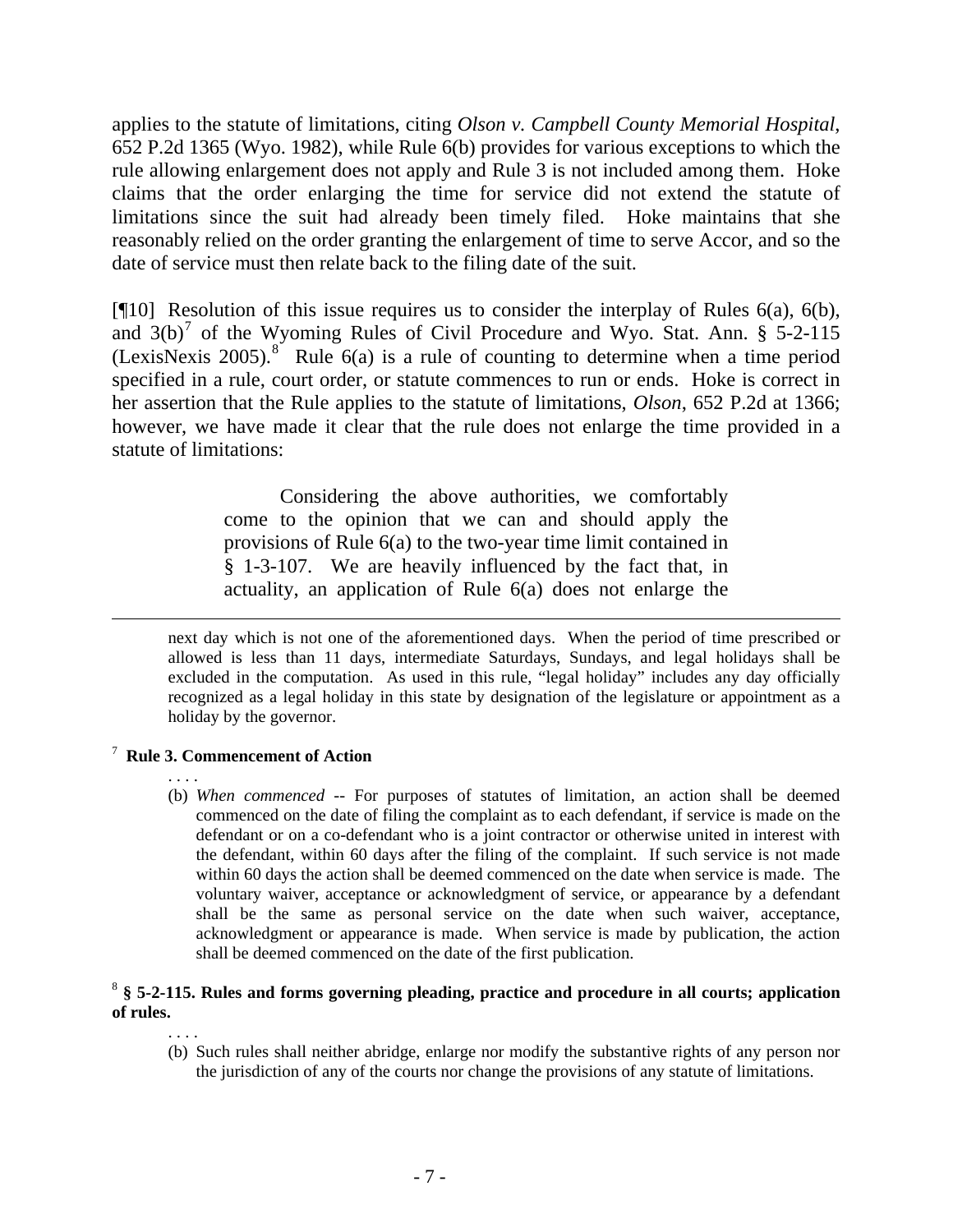time provided for in § 1-3-107, but, on the other hand, it merely creates a uniform rule for determining when the time limit begins to run and when it ends.

*Olson*, 652 P.2d at 1368. Furthermore, Rule 6(b), by its own terms, does not apply to statutory provisions. The first sentence of that subsection states that a period of time may be enlarged, with or without a motion depending on when it is sought, for which an act is required or allowed to be done under the Rules of Civil Procedure or by a notice given under those rules or by order of the court. Notably, Rule 6(b) does not include statutes within its ambit. 4B Charles Alan Wright & Arthur R. Miller, *Federal Practice and Procedure* § 1165 at 519 (3<sup>rd</sup> ed. 2002) ("The rule [6(b)] does not apply to time periods set out in statutes."). The same point is echoed in the language of Wyo. Stat. Ann. § 5-2- 115 (LexisNexis 2005) ("[The Rules of Civil Procedure shall not] change the provisions of any statute of limitations."). Hoke's interpretation of Rules 6(a) and (b) is simply not tenable given the plain and unambiguous language of the rules and Wyo. Stat. Ann. § 5- 2-115.

[¶11] If service is accomplished within 60 days after the filing of the complaint, then the action is deemed to have commenced on the date of filing. W.R.C.P. 3(b). However, if service is not made within 60 days, "the action is deemed commenced on the date when service is made." *Id*. Accor was served approximately 114 days after the complaint was filed. Accordingly, Hoke's action was deemed to have been commenced on the date of service, July 1, 2004. The statute of limitations on Hoke's claim expired on March 6, 2004. Accordingly, the action was not timely filed. Hoke's argument is similar to one put before the United States District Court for Wyoming. *Hammons v. International Playtex, Inc.*, 676 F.Supp. 1114 (D. Wyo. 1988), *vacated on parties stipulated dismissal* 872 F.2d 963 ( $10^{th}$  Cir. 1989). Applying Wyoming law in a diversity case, that court considered whether an action was timely when the complaint was filed one day before the expiration of the statute of limitations and service was not effectuated until 113 days after the filing of the complaint. The court responded to arguments made by the plaintiff that were similar to those propounded by Hoke here:

> Rule 6(b)(2), however, does not permit federal courts to enlarge time periods established by statute. 4A C. Wright & A. Miller, *Federal Practice and Procedure* § 1165 at 473-75 (1987). Nor may Wyoming's Rules of Civil Procedure serve to "abridge, enlarge or modify … the provisions of any statute of limitations." Wyo. Stat. § 5-2-115(b) (1977). The sixtyday period established by Wyoming Rule 3(b) is an integral part of the statute of limitations. Using Rule 6(b)(2) to enlarge that time would defeat the purpose of Wyoming Rule 3(b) and frustrate the policies behind the statute of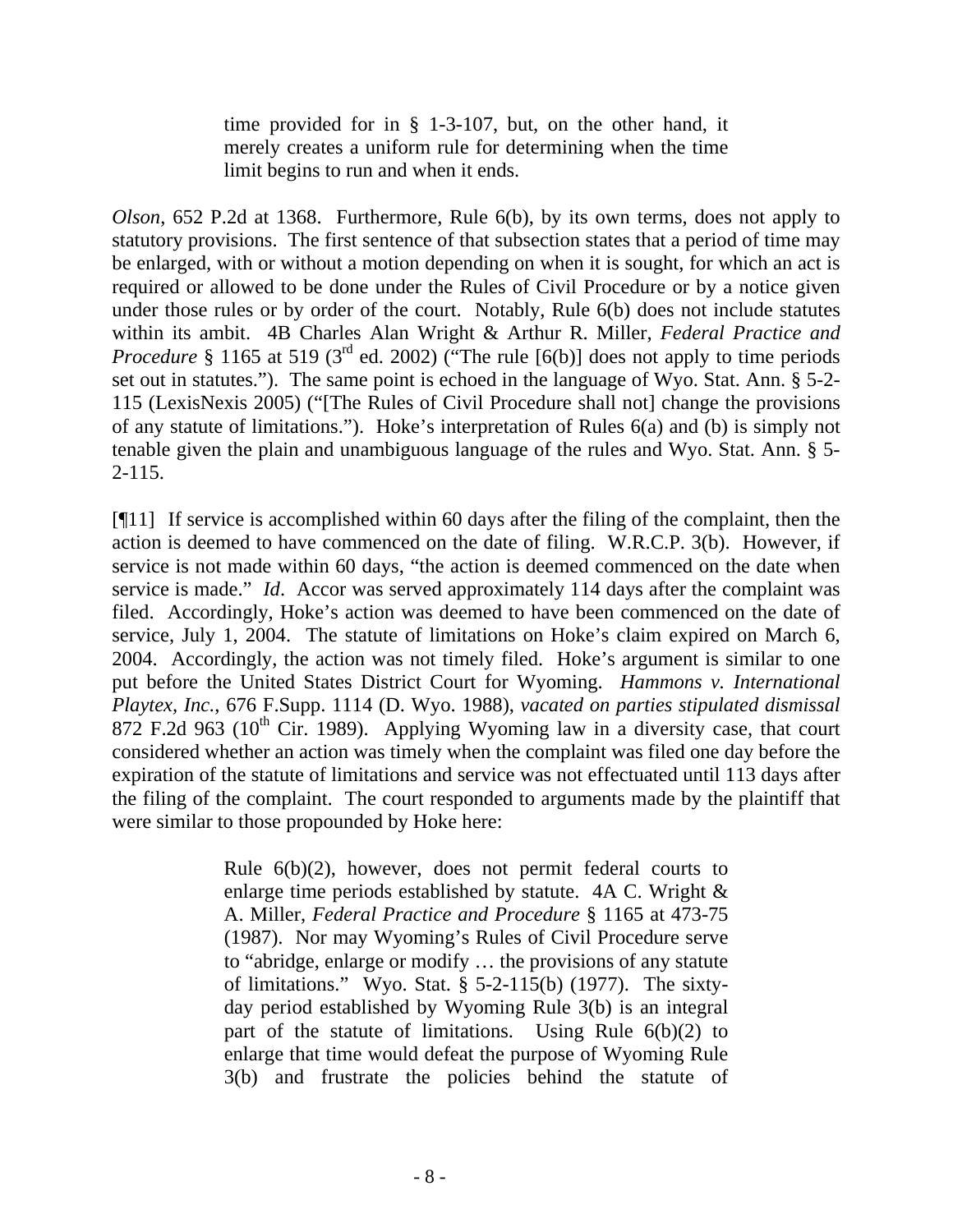limitations. The provisions of Rule 6(b)(2) may not be used to circumvent the statute of limitations.

*Hammons,* 676 F.Supp. at 1118. Hoke's interpretation would render the distinction in Rule 3(b) between service within 60 days, and that without, meaningless. We will not read any rule or statute or any part thereof to be a nullity. The district court was correct to give effect to Rule 3(b) and to dismiss the suit against Accor because it was commenced outside the statute of limitations period.

[¶12] In an alternative argument, Hoke contends that even if dismissal of her claims was proper, the district court erred in doing so with prejudice. Hoke's argument is predicated on the applicability of Wyoming's "saving" statute:

> If in an action commenced in due time a judgment for the plaintiff is reversed, or if the plaintiff fails otherwise than upon the merits and the time limited for the commencement of the action has expired at the date of the reversal or failure, the plaintiff, or his representatives if he dies and if the cause of action survives, may commence a new action within one (1) year after the date of the failure or reversal. This provision also applies to any claim asserted in any pleading by a defendant.

Wyo. Stat. Ann. § 1-3-118 (LexisNexis 2005). Citing the Tenth Circuit sitting in a diversity action, Hoke claims that § 1-3-118 is designed to protect a plaintiff in situations wherein an action is filed in a timely manner and the plaintiff makes a diligent, good faith effort to serve the defendant but is unable to complete service within the 60-day time period of Rule 3(b). *Rosa v. Cantrell*, 705 F.2d 1208 (10<sup>th</sup> Cir. 1982), *certiorari denied*, 464 U.S. 821 (1983). She argues that the actions were commenced in due time as they were filed before the statute of limitations period expired. She further argues that the district court's dismissal for insufficient service was a failure other than upon the merits, and the saving statute gives her an additional one year to re-file her claims against the defendants. Citing *Rosa*, 705 F.2d at 1217-19; and *Clause v. Columbia Savings and Loan Association*, 16 Wyo. 450, 95 P. 54, 58-60 (1908). Accordingly, Hoke concludes that the district court erred by dismissing her claims with prejudice.

[¶13] In one form or another, Wyoming has had a saving statute on the books since 1886. In the intervening 120 years, we have substantively considered Wyo. Stat. Ann. § 1-3-118 or any of its previous incarnations in only one case.<sup>[9](#page-10-0)</sup> Clause, 95 P. 54. In that

l

<span id="page-10-0"></span><sup>&</sup>lt;sup>9</sup> The saving statute was cited but not substantively discussed in the following cases: *Bell v. Schell*, 2004 WY 153, 101 P.3d 465 (Wyo. 2004); *Terex Corporation v. Hough*, 2002 WY 112, 50 P.3d 317 (Wyo. 2002); *Rodriguez v. Casey*, 2002 WY 111, 50 P.3d 323 (Wyo. 2002); and *McAteer v. Stewart*, 696 P.2d 72 (Wyo. 1985).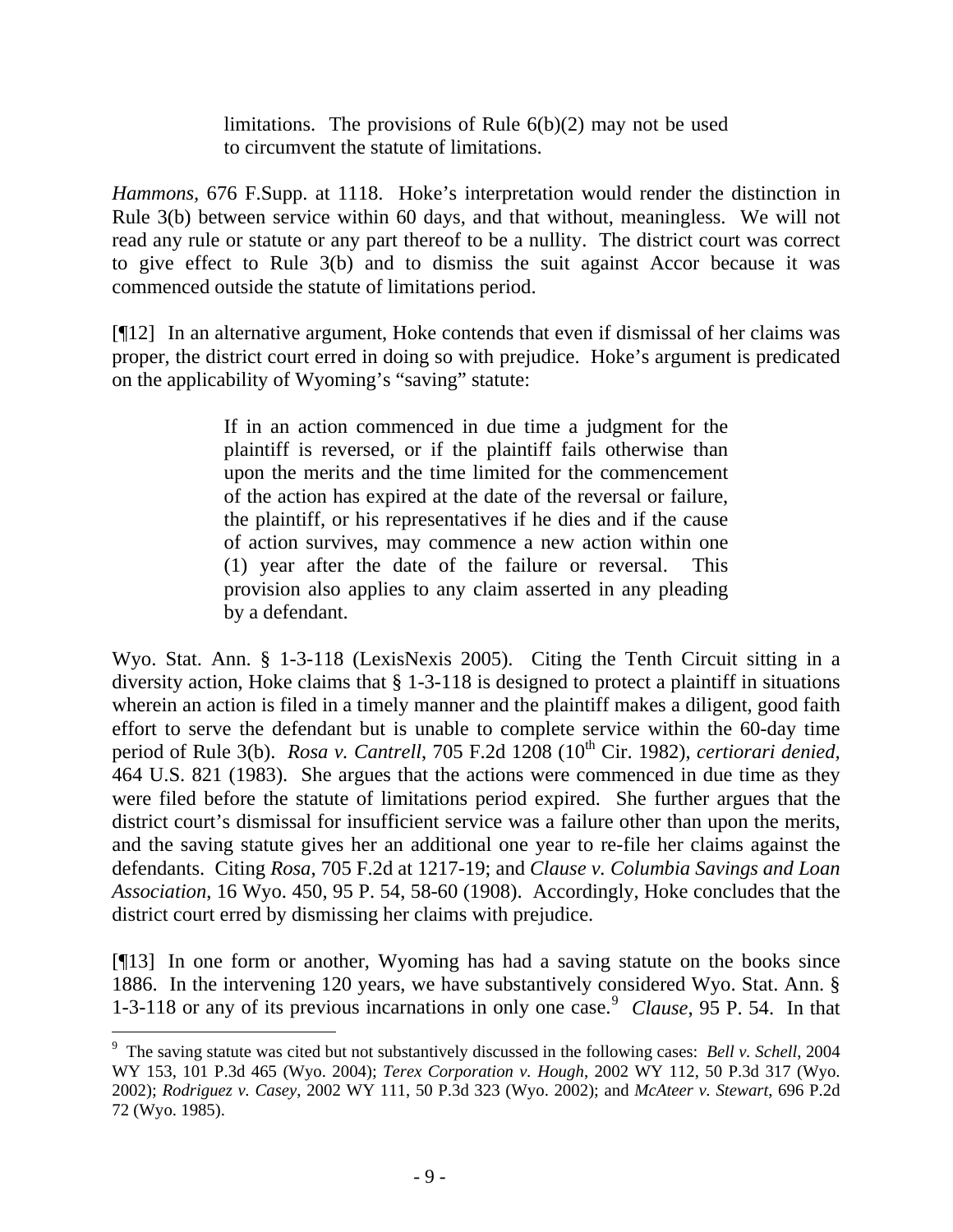case, the plaintiff, Columbia Savings and Loan Association, filed suit against the administrator of Robert O'Malia's estate for monies owed on a note. At that time, Wyoming law provided that a summons was generally to be directed to and served by the county sheriff; however, when the sheriff was named in the petition as a party defendant, the duty of serving and executing process devolved upon the coroner. Rev.St. 1899, §§3509, 3513 & 1172. The sheriff was named as a defendant in this case, so service of the summons was accomplished by the county coroner on the administrator two days after the action was filed. The administrator "filed a motion to quash the service and summons on the ground that, though the sheriff was named as a defendant, it appeared from the allegations of the petition that he was neither a proper party nor interested in the action, and that the process had been improperly directed to and served by the coroner." *Clause,* 95 P. at 56. The district court quashed service. Later, plaintiff filed an amended petition and summons was completed on the administrator by the sheriff.<sup>[10](#page-11-0)</sup> The matter proceeded to trial and judgment was awarded against the administrator. *Clause,* 95 P. at 57.

[¶14] On appeal, one of the issues before the court was whether the suit was barred under the applicable statute of limitations. *Clause,* 95 P. at 58-59. The administrator contended that the statute of limitations concerning actions upon a contract in writing had expired during the interim between the quashing of the summons and the filing of the amended petition. He argued that the summons and service thereof was not sufficient for the commencement of the action and, thus, the action could not be re-filed under the provisions of the saving statute. $^{11}$  $^{11}$  $^{11}$ 

[¶15] The court first considered the effect of the statutes defining when an action was commenced:

<span id="page-11-0"></span> $10$  The amended complaint was dismissed by the district court on a demurrer by the administrator on the grounds that the statute of limitations had expired. On appeal, that decision was reversed and remanded for further proceedings on the grounds that in order to dismiss the petition on that basis, the district court had to consider information outside the petition and the court held that that was not proper in a demurrer. *Columbia Savings and Loan Association v. Clause*, 13 Wyo. 166, 78 P. 708 (1904).

<span id="page-11-1"></span> $11$  The saving statute in effect at the time is substantially similar to the current version at Wyo. Stat. Ann. § 1-3-118 (LexisNexis 2005).

If in an action commenced in due time, a judgment for the plaintiff be reversed, or if the plaintiff fail otherwise than upon the merits, and the time limited for the commencement of such action has at the date of such reversal or failure expired, the plaintiff, or if he die and the cause of action survive, his representatives may commence a new action within one year after such date, and this provision shall apply to any claim asserted in any pleading by a defendant.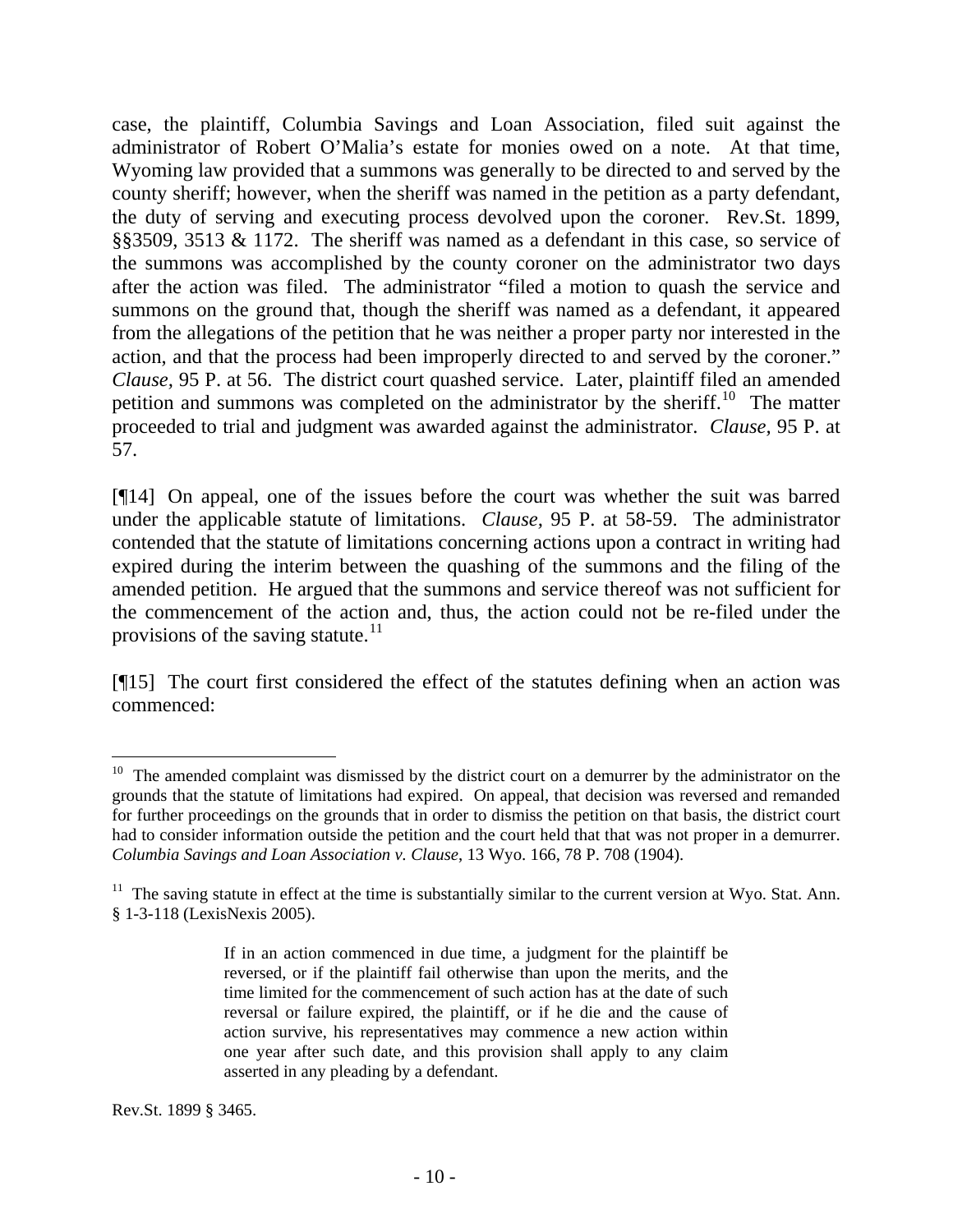Within the meaning of the limitation statutes it is declared that "an action shall be deemed commenced … as to each defendant, at the date of the summons which is served upon him, or on a co-defendant who is a joint contractor, or otherwise united in interest with him; and when service by publication is proper, the action shall be deemed commenced at the date of the first publication, if the publication be regularly made." (Rev.St. 1899, Sec. 3461.) And that "an attempt to commence an action shall be deemed equivalent to the commencement thereof … when the party diligently endeavors to procure a service; but such attempt must be followed by service within sixty days." *Id*. Sec. 3462. … The question is not affected, in our opinion, by section 3462, making an attempt to commence an action followed by service within sixty days equivalent to the commencement thereof; for here service was obtained upon the summons issued, and if the action was not commenced by the issuance and service of that summons, section 3465 [the saving statute] would not apply, and there would be no extension of the statutory period. But if the action was commenced, then section 3465 applies if there was a failure by the plaintiff otherwise than upon the merits. The court had unquestioned jurisdiction of the subject matter of the action, so that, if the service of the summons by the coroner conferred jurisdiction over the person of the defendant, the action must be held to have been commenced.

*Clause,* 95 P. at 59-60. In rejecting the administrator's argument, the court continued by focusing on whether the defect in the summons and service was void or voidable:

> The mere fact that the service was quashed does not determine the question, for it is not every irregularity or imperfection in a summons or the service thereof which will deprive the court of jurisdiction, though it may justify or require the setting aside of service upon motion, or the reversal of a judgment upon a proper application. To have the effect of failing to give jurisdiction the summons or service must be so radically defective that it would authorize a collateral impeachment of a judgment rendered thereon; that is to say, it must be void, and not merely voidable. [Citation omitted] . . . It is to be remembered that, when the sheriff is a party to the case, the coroner is required to serve process. and perform all other duties of the sheriff. In this case as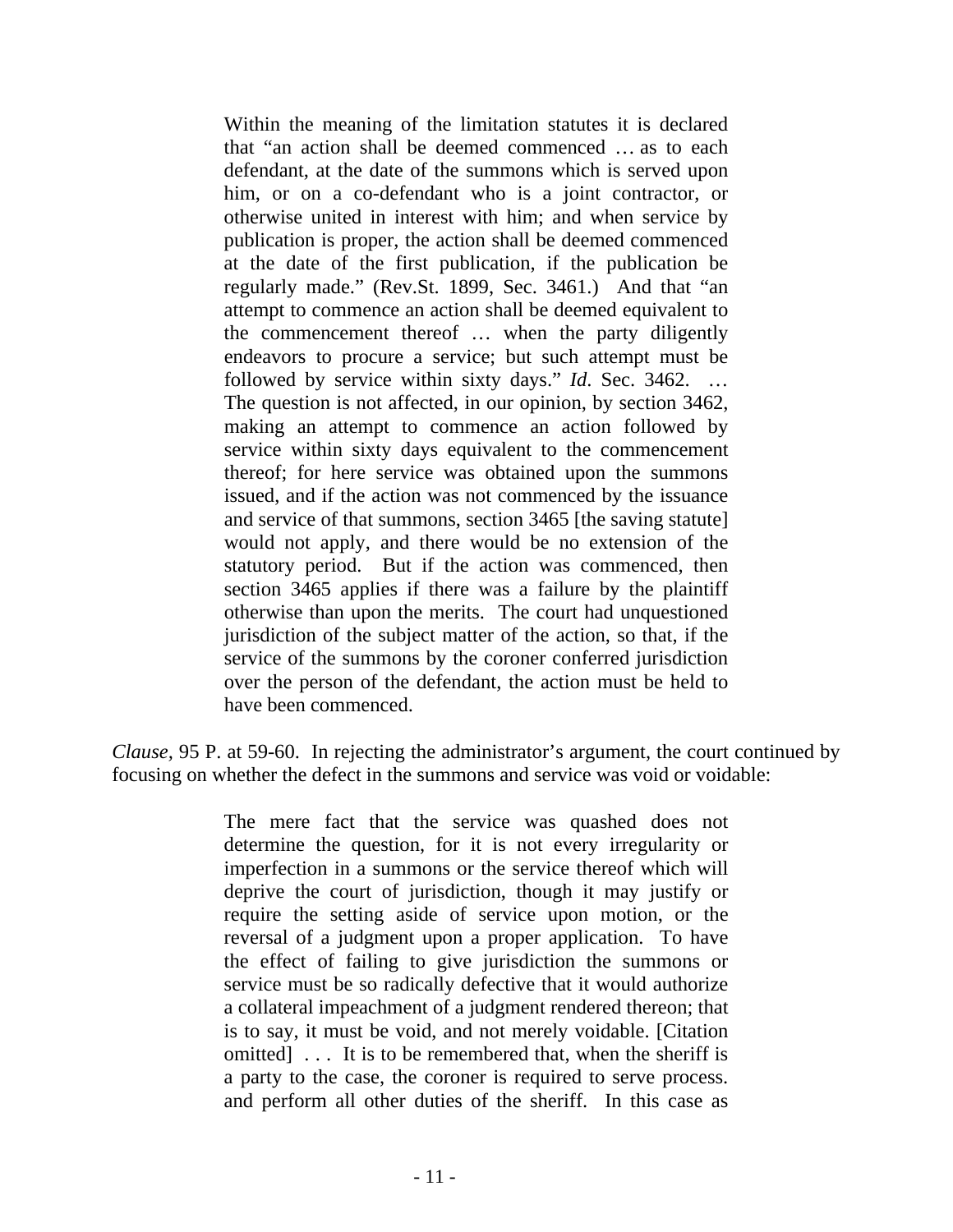originally brought the sheriff was named as a party defendant. Had no question been raised as to parties, his name might have been retained as a party to the case. To determine the insufficiency of the summons and service it was necessary that the court look into the petition and the allegations thereof to ascertain and adjudge whether or not he had been properly named as a defendant. Had the plaintiff in error here, who had been joined with the sheriff as a defendant, not objected, we do not think that upon collateral attack, the judgment could have been held void on the ground of defective process because the sheriff had been improperly made a party. The coroner being an officer, authorized under certain circumstances to serve process, we are satisfied that service by him, though improper, and furnishing a reason for quashing service upon objection, or for reversal of the judgment, in case of the erroneous overruling of such an objection, does not have the effect of rendering the judgment absolutely void, or throwing it open to collateral impeachment, where, at least, the sheriff appears to have been named as a party to the cause.

The summons and service not having been void, but voidable only, the action was commenced within the meaning of section 3465. Upon the quashing of the service there was a failure otherwise than upon the merits, thus rendering Section 3465 applicable.

*Clause,* 95 P. at 59-60.

[¶16] Several general principles can be extracted from the *Clause* opinion: (1) as a threshold matter, the saving statute applies if, and only if, the action was commenced in due time (i.e., before any applicable statutes of limitations have run); (2) the key to determining if service was sufficient to commence an action is whether the court obtained jurisdiction over the party; and (3) if a defect in the summons in service would not render a subsequent judgment subject to collateral attack, then the summons and service is merely voidable, jurisdiction was obtained, and the action commenced; however, if the defect or irregularity is such that it would render any subsequent judgment vulnerable to a collateral attack, then the summons and service is void, jurisdiction was not obtained, the action did not commence, and the saving statute is not applicable.

[¶17] In addition to *Clause*, Wyoming's saving statute has been analyzed by the Tenth Circuit Court of Appeals sitting in a diversity action. In *Rosa*, the personal representative of the decedent's estate filed a wrongful death action against the defendant. The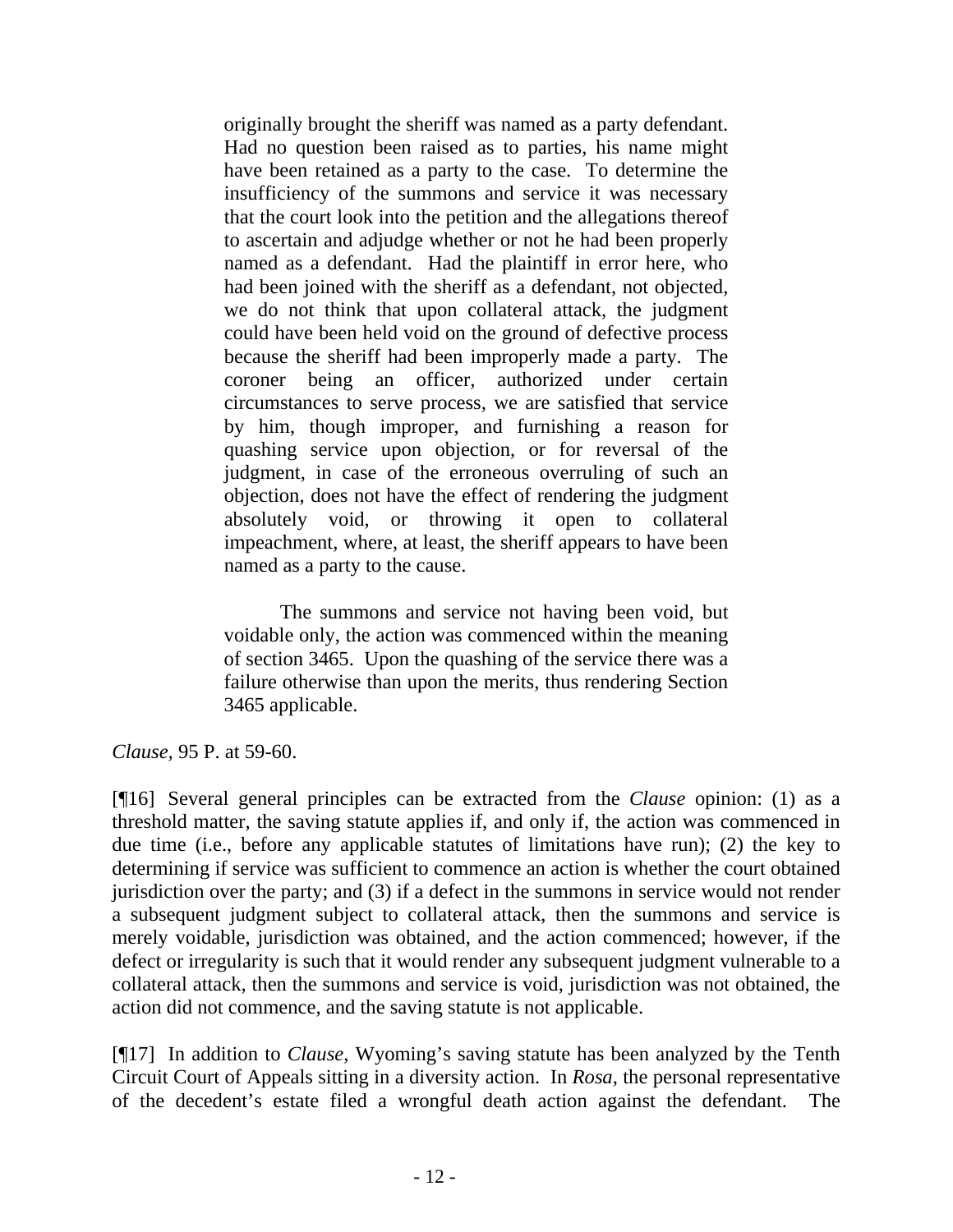decedent was shot to death on July 15, 1978. The action was filed on July 14, 1980, in the United States District Court for the District of Wyoming, two days before the twoyear statute of limitations expired. The plaintiff attempted to serve process but the defendant had fled the state. On September 4, 1980, the sheriff served a copy of the summons and complaint on the defendant's wife at her residence in Rock Springs. The plaintiff was unable to effect personal service on the defendant until October 17, 1980, in South Dakota. *Rosa,* 705 F.2d at 1210.

[¶18] The district court dismissed the complaint. The court concluded that the attempted service on September 4 at the defendant's wife's residence was void because it was not the defendant's usual place of abode. Since personal service had taken place outside of the 60-day period of W.R.C.P. 3(b), the district court concluded that the action was deemed commenced on the date of service, October 17, which was outside of the statute of limitations period. *Rosa,* 705 F.2d at 1210-11.

[¶19] On appeal, the Tenth Circuit panel reversed. Initially, the court concluded that delivery of the summons and complaint upon the defendant's wife at the home in Rock Springs was valid because there was no evidence that the defendant was legally separated from his wife, and it had been the defendant's usual place of abode until he absconded from the jurisdiction after murdering the decedent. *Rosa,* 705 F.2d at 1212-1217. The court's opinion could have ended at that point: its ruling that service was effectuated on September 4 brought it within the 60-day period of W.R.C.P. 3(b) with the consequence that the action was deemed commenced when it was filed two days before the expiration of the statute of limitations.[12](#page-14-0) Nevertheless, the court elected to proceed in dicta to discuss the applicability of Wyo. Stat. Ann. § 1-3-118.

[¶20] The court began by looking at the purpose behind saving statutes:

This type of statute is almost universally employed. Numerous states have adopted some species of this saving statute. Therefore there is a good deal of litigation which deals with it. This is not a new provision; it has been adopted by a good many states, including Wyoming, but also including New York. It is an equitable provision which seeks to give a litigant who has brought the suit in due time within the statute of limitations an opportunity to refile the case where he has failed through no particular fault of his own. The philosophy behind it is very well enunciated in *Gaines v. City of New York*, 215 N.Y. 533, 109 N.E. 594 (1915). The statute is very similar to that which is enforced in Wyoming.

<span id="page-14-0"></span> $12$  The fact that the defendant had absconded from the state would also have tolled the period within which the action could be brought. Wyo. Stat. Ann. § 1-3-116 (LexisNexis 2005).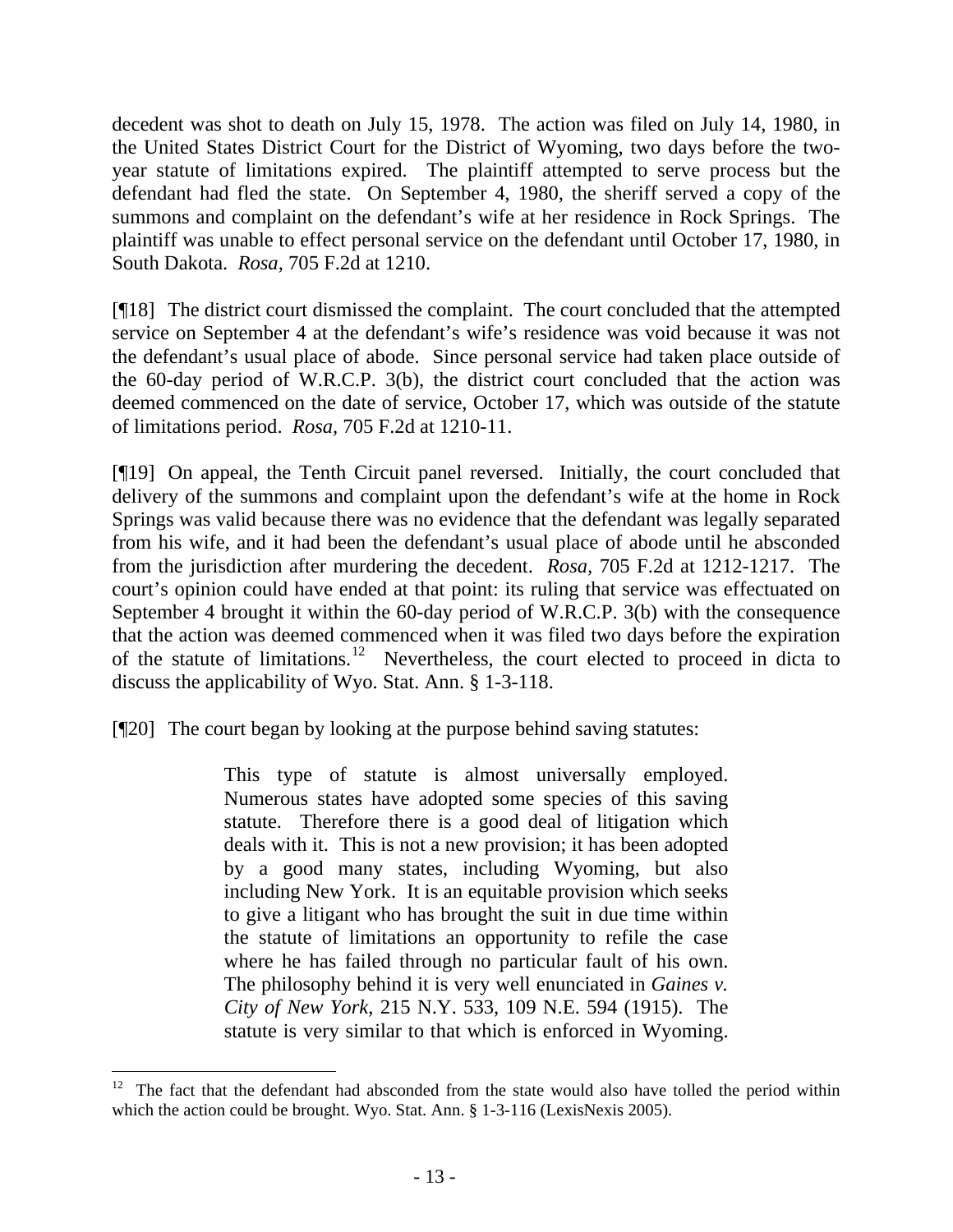The opinion by Mr. Justice Cardozo gives a general description of the statute in 109 N.E. at 596 as follows:

> That the plaintiff's case is within the letter of the statute is hardly doubtful. He brought an action against the defendant, and the action was terminated otherwise than by a voluntary discontinuance, a dismissal of the complaint for neglect to prosecute, or a final judgment upon the merits. If the protection of the statute is to be denied to him, it ought to be clearly shown that his case, though within the letter of the statute, is not within its reason. We think that the defendant has been unable to sustain that burden. *The statute is designed to insure to the diligent suitor the right to a hearing in court till he reaches a judgment on the merits. Its broad and liberal purpose is not to be frittered away by a narrow construction.* The important consideration is that, by invoking judicial aid, a litigant gives timely notice to his adversary of a present purpose to maintain his rights before the courts. When that has been done, a mistaken belief that the court has jurisdiction stands on the same plane as any other mistake of law. Questions of jurisdiction are often obscure and intricate. This very question of the power of the City Court to determine actions against the city of New York will illustrate the truth. *O'Connor v. City of New York*, 51 Misc. Rep. 560, 101 N.Y.S. 295; *Id*., 191 N.Y. 238, 83 N.E. 979. There is nothing in the reason of the rule that calls for a distinction between the consequences of error in respect of the jurisdiction of the court and the consequences of any other error in respect of a suitor's rights. [Emphasis added in *Rosa*.]

There had been a failure of jurisdiction and that's why it was started over again and the court held that although the defendant argued that an action dismissed for want of jurisdiction was a nullity, that this is an extreme view and was inapplicable to the case. But the opinion explained that even where the jurisdiction fails the court has not lost all of its power to deal with the case. It is not dead. Mr. Justice Cardozo brought out that the statute, i.e., of limitations, was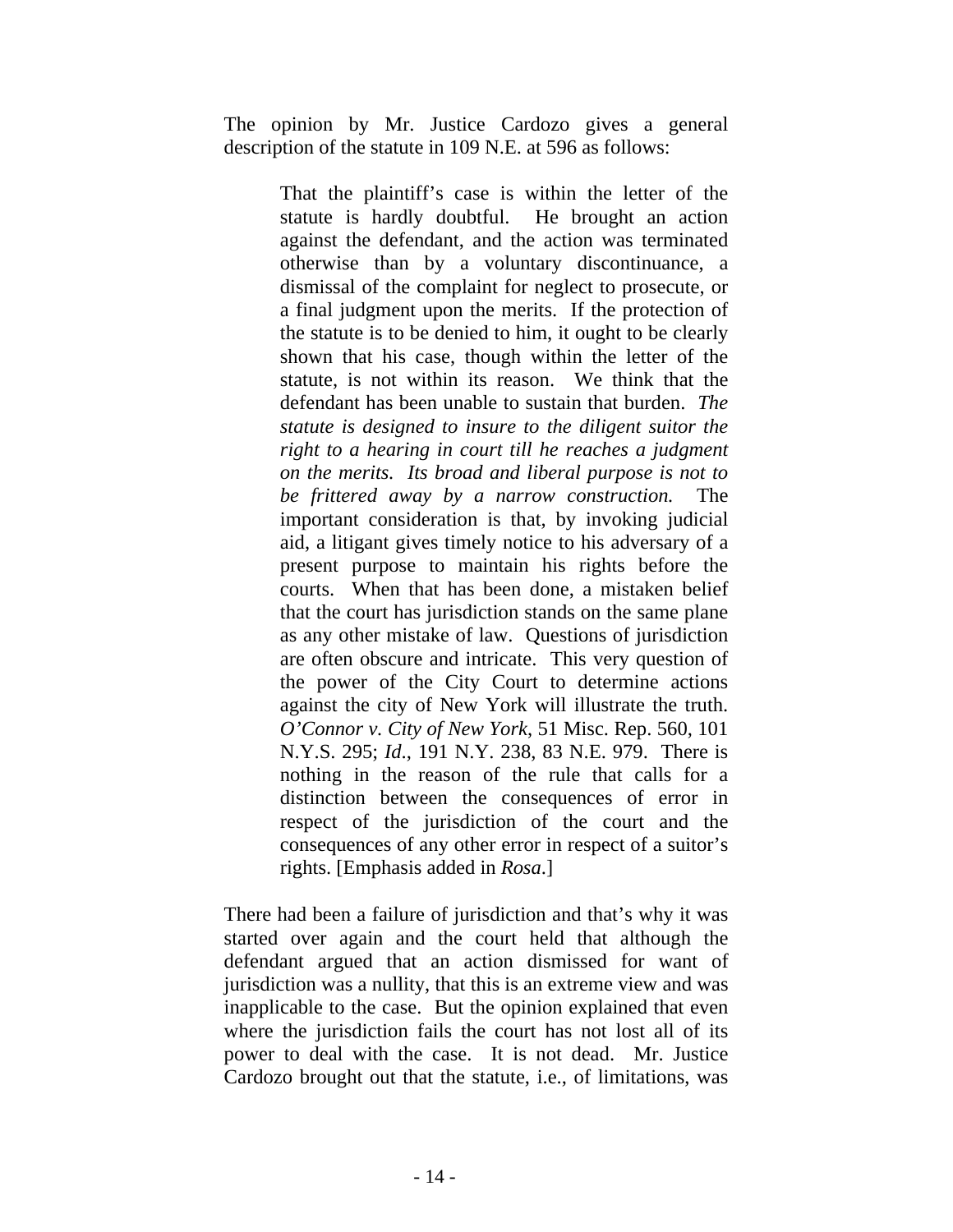expanded though the earlier action was dismissed for lack of jurisdiction, either of the subject matter or of the person.

*Rosa,* 705 F.2d at 1217-18. After reviewing our decision in *Clause*, the *Rosa* court continued:

> We hold that based upon the teaching of the *Clause* decision even if further service is necessary, the service of Sept. 4, 1980 at the abode of the defendant was not invalid and certainly was not void. Based upon that fact, the statute as to departure from the state, abscondence or concealment must be tolled in view of the avoidance antics of the defendant. The action was commenced. In our judgment the *Clause v. Columbia Savings & Loan Ass'n*., though old, is a solid opinion and governs the saving clause problem that is here present.

> An extensive annotation is found in  $6$  A.L.R.  $3<sup>rd</sup>$  1043, etc. and more particularly at 1047. The heading of the specific part of it is Rule that Renewal Statute is Applicable, § 3. The authors describe a vast number of cases under the following introductory statement:

> > According to what appropriately may be called a majority rule, renewal statutes, i.e. statutes permitting the reinstituting of suits disposed of on grounds not affecting the merits, are applicable to suits dismissed because of lack of jurisdiction. The following cases recognize the above rule either by their holdings or by statements to such effect.

Numerous cases set forth are state as well as federal courts. Particular attention is given to *Gaines v. New York*, the opinion of the New York Court of Appeals, which is set forth above.

. . . .

In conclusion our view is that it would be a terrible injustice if this case were to be dismissed based upon the service on the defendant being void, particularly in view of the conscientious efforts which were given to the serving. It would result in a principle which approves shooting and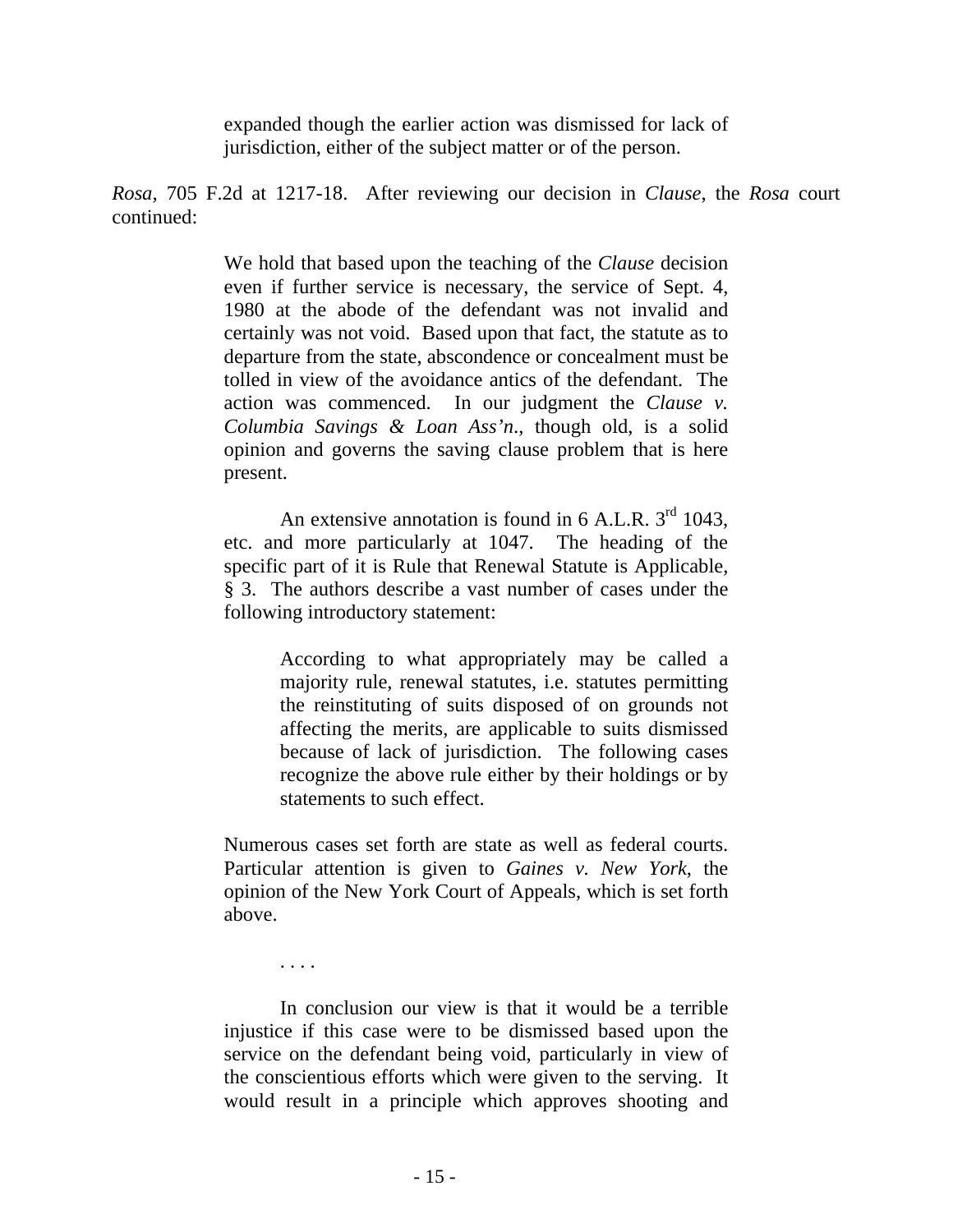killing a human being and then escaping from liability avoiding being served with process, it means that an empty procedural incident can completely dispose of a case and deprive the injured party from her day in court. We conclude that regardless of the approach in this kind of situation the plaintiff in these circumstances is entitled to an opportunity to present her case. It is with that in mind that we must disagree with the decision of final dismissal by the trial court. We remand the cause for a trial.

*Rosa,* 705 F.2d at 1219-20.

[¶21] We do not find the Tenth Circuit's analysis persuasive under the circumstances before us for several reasons. Initially, there are some crucial factual differences that distinguish *Rosa* from this case. The defendant in *Rosa* absconded from the jurisdiction and was deliberately attempting to avoid service. He was determined to have been properly served within the 60-day time period of W.R.C.P. 3(b) when the summons and complaint were left with an adult at his usual place of abode and, consequently, the action was deemed commenced when filed, which was prior to the running of the statute of limitations. In this case, there is no evidence that either defendant engaged in any action that could be characterized as designed to evade service. And, as we noted above, neither defendant was properly served before the expiration of the statute of limitations. Furthermore, the court's claim that the authorities establish a majority rule that saving statutes apply where an action was dismissed for lack of personal jurisdiction is not entirely accurate. In the very A.L.R. annotation cited by the court is the following introduction to a later section:

# [c] **Lack of personal jurisdiction**

While recognizing  $-$  at least by implication  $-$  that the saving statute applies where the original action failed for lack of subject matter jurisdiction, a number of cases have expressed the view that where the original action was dismissed on the ground that the court lacked personal jurisdiction over the defendant, the saving statute does not apply.

6 A.L.R. 3d § 4[c] at 1053 (see cases cited therein and in June 2005 supplement). The *Rosa* court also stressed the *Gaines* opinion from the New York Court of Appeals. Since that decision was rendered in 1915, however, courts from that jurisdiction have declared that "when an action is dismissed for lack of personal jurisdiction because service of the summons was defective, or because service never occurred [the New York saving statute] will not apply notwithstanding a defendant's actual notice, because the action was never 'commenced,' within the meaning of that statute." *Bishop v. Uno Pizza*, 188 Misc. 2d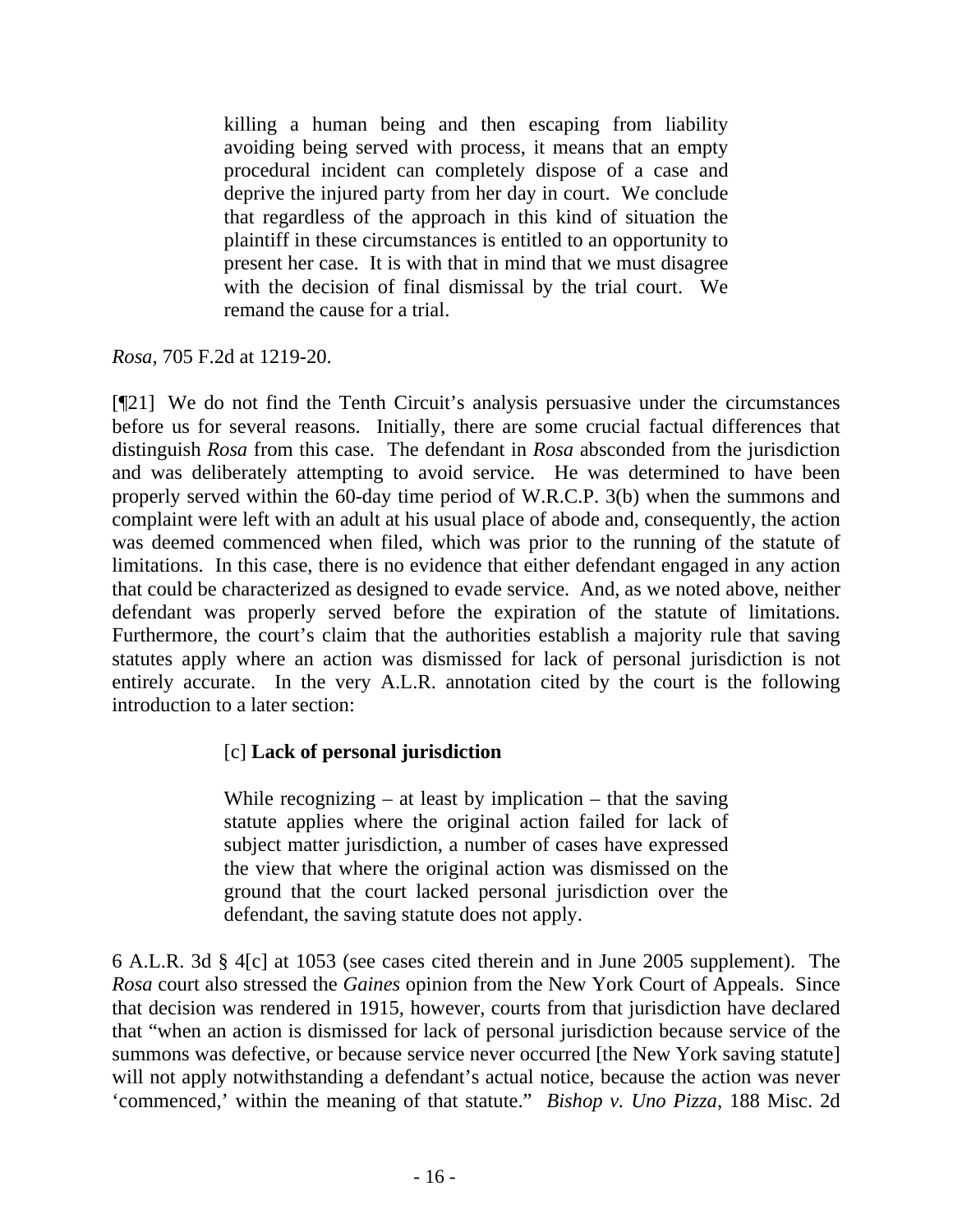142, 144, 725 N.Y.S.2d 840, 842 (N.Y. Sup. Ct. 2001) (citing *Parker v. Mack*, 61 N.Y.2d 114, 117, 460 N.E.2d 1316, 1317 (N.Y. 1984); and *Prevost v. Hartman*, 103 A.D.2d 842, 478 N.Y.S.2d 356 (N.Y.A.D. 1984)).

[¶22] The foregoing authorities holding that the saving statute does not apply when personal jurisdiction was not obtained are consistent with our holding in *Clause* that an action was commenced if service of process was sufficient, despite any defects, to confer personal jurisdiction over the defendant. It is also consistent with Wyoming's Constitution, statutes, and other case law jurisprudence. We have held that proper "service of process is a necessary condition precedent to the acquisition of personal jurisdiction under the Wyoming and federal Constitutions." *CRB v. State, Department of Family Services*, 974 P.2d 931, 934 (Wyo. 1999); (citing Wyo. Const. art. 1, § 6; U.S. Const. Amend. XIV, § 1; and *Gookin v. State Farm Fire and Casualty Insurance Company,* 826 P.2d 229, 232 (Wyo. 1992)). We hold that for an action to be "commenced in due time" and trigger the tolling provision of Wyoming's saving statute, Wyo. Stat. Ann. § 1-3-118, service of process must be sufficient for the trial court to have obtained personal jurisdiction over the defendant. *Clause*, 95 P. at 59-60; W.R.C.P. 3(b).

[¶23] Within that context, we turn to consider the present matter. The summons that was served on Motel 6 was void, not just voidable. The summons was not signed by the clerk of court or under the seal of the court as required by W.R.C.P. 4(b) nor was a complaint attached. These are not trivial defects. The purpose for service of process is to ensure notification to the defendant of the cause of action giving the defendant a full and adequate opportunity to defend against it. The requirement that the summons be signed by the clerk of court and under the seal of the court is to guarantee that the summons is legitimate and, of course, attaching the complaint thereto is what notifies the defendant of the substance of the action against him. The defect here is not akin to that in *Clause* where the summons was in compliance with all requirements except that it was served upon the defendant by the wrong person. The *Clause* defendant, unlike Motel 6, had notice of the legitimacy of the action and the nature of the complaint against him. The defect in the summons served upon Motel 6 was so deficient that any judgment against it was susceptible to collateral attack. Hoke recognized this when she conceded before the trial court that the default judgment against Motel 6 had to be vacated. The summons on Motel 6 being void, the rule in *Clause* applies and the action against Motel 6 was not commenced within the statute of limitations period and the saving statute is not applicable. Accordingly, the district court's dismissal with prejudice was proper.

[¶24] There is no question that the service upon Accor complied in all respects with the requirements of Rule 4. Service, however, was accomplished on Accor 114 days after the filing of the complaint. Pursuant to W.R.C.P. 3(b), when service is effectuated more than 60 days after the filing of the complaint, the action is deemed to have commenced on the date of service. Since the statute of limitations expired on March 6, 2004, and service was made on Accor on July 1, 2004, application of Rule 3(b) would mean that the